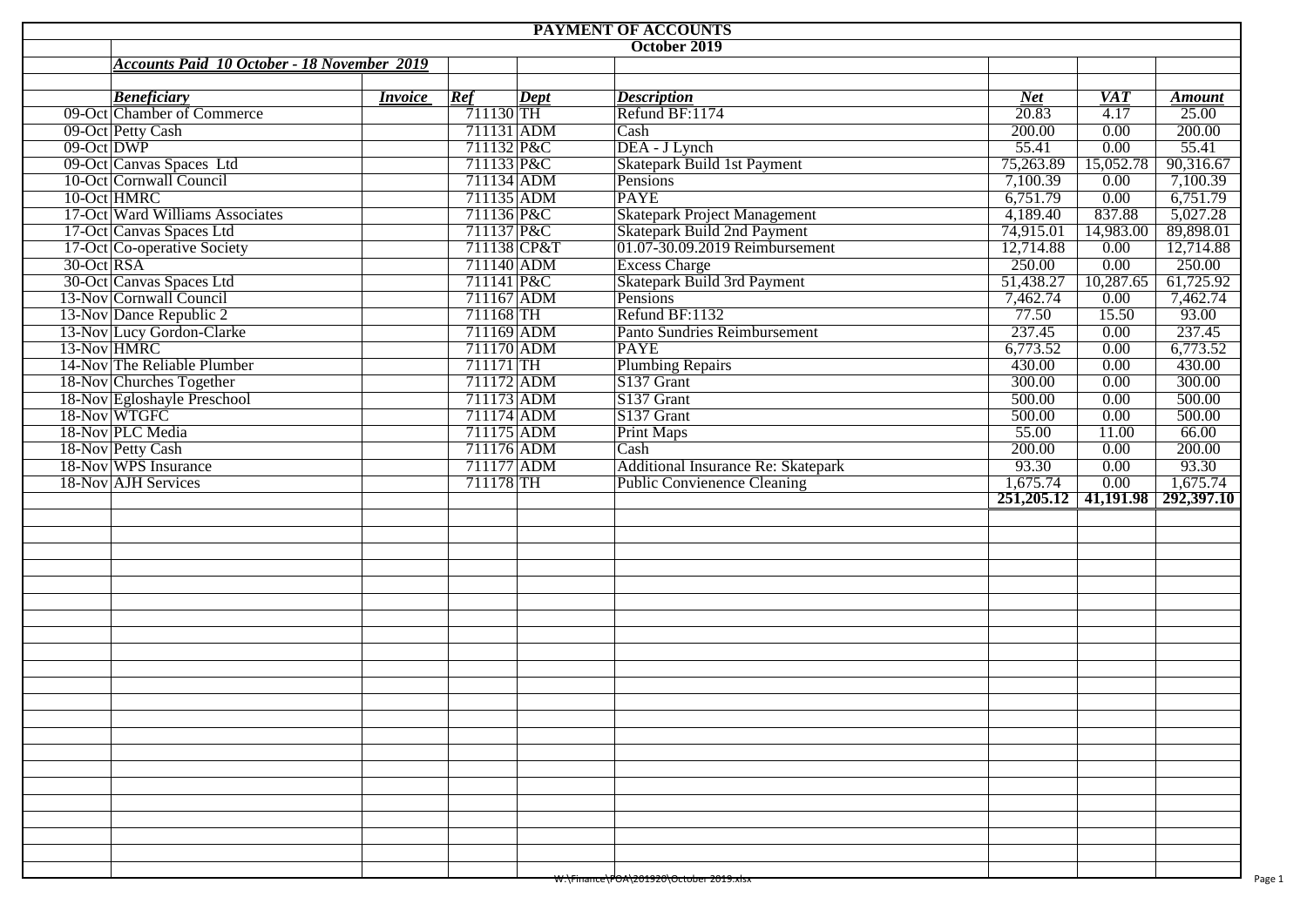|                | <b>Beneficiary</b>              | <i>Invoice</i> | Ref    | <b>Dept</b> | <b>Description</b>                                  | $Net$    | <b>VAT</b> | <b>Amount</b> |
|----------------|---------------------------------|----------------|--------|-------------|-----------------------------------------------------|----------|------------|---------------|
| <b>October</b> | AD Signs                        |                | 711142 |             | ADM/CP&T   Main Door, Motorcylce & Remberance Signs | 150.00   | 0.00       | 150.00        |
|                | Alexandra                       |                | 711143 | P&C         | <b>HiViz Trs</b>                                    | 67.50    | 13.50      | 81.00         |
|                | <b>Cornwall Council</b>         |                | 711144 | P&C/ADM     | FPN & Planning Training                             | 345.00   | 0.00       | 345.00        |
|                | CDC                             |                | 711145 | LIB         | Jobline Staffing                                    | 362.32   | 72.46      | 434.78        |
|                | $\overline{\text{CIS}}$         |                | 711146 | P&C         | <b>HiViz Trs</b>                                    | 18.43    | 3.69       | 22.12         |
|                | Clarity                         |                | 711147 | ADM         | Copy Charge                                         | 126.54   | 25.31      | 151.85        |
|                | Cormac                          |                | 711148 | TH          | Clear Public Conveniences Blockage's                | 109.12   | 21.82      | 130.94        |
|                | <b>Dicksons</b>                 |                | 711149 | TH          | Tape, Flo Tubes, Wood                               | 93.32    | 18.67      | 111.99        |
|                | Fisher                          |                | 711150 | P&C         | Nirvana & Citreon Service                           | 298.92   | 59.79      | 358.71        |
|                | G4S                             |                | 711151 | CP&T        | <b>Cash Collection</b>                              | 595.08   | 119.02     | 714.10        |
|                | Parish Online -GeoXphere Ltd    |                | 711152 | ADM         | Subscription                                        | 126.00   | 0.00       | 126.00        |
|                | <b>Hudson Accounting</b>        |                | 711153 | ADM         | 2019/20 Interim Audit                               | 750.00   | 0.00       | 750.00        |
|                | Hutton Hire Ltd                 |                | 711154 | P&C         | <b>Cultivator Driven Wheel</b>                      | 100.00   | 20.00      | 120.00        |
|                | Jewson                          |                | 711155 | P&C         | Tarmac, Screws, Drills, Wallboard                   | 133.77   | 26.75      | 160.52        |
|                | <b>Mason Kings</b>              |                | 711156 | P&C         |                                                     | 128.69   | 25.74      | 154.43        |
|                |                                 |                |        |             | Magnetic Beacons<br>Broadband                       |          |            |               |
|                | Microtest                       |                | 711157 | P&C         |                                                     | 136.00   | 27.20      | 163.20        |
|                | <b>Robertsons Jewellers</b>     |                | 711158 | ADM         | Gift for Cllr Gill                                  | 69.95    | 0.00       | 69.95         |
|                | Silverleaf                      |                | 711159 |             | TH/P&C/LIB Window Cleaning                          | 78.00    | 0.00       | 78.00         |
|                | <b>Spoton Supplies</b>          |                | 711160 | TH          | Cleaning Sundries, Toilet Rolls, Bin                | 251.93   | 50.39      | 302.32        |
|                | Tinten                          |                | 711161 | P&C         | Green Waste                                         | 45.36    | 9.07       | 54.43         |
|                | <b>Travis Perkins</b>           |                | 711162 | P&C         | <b>Tape Measure, Dust Masks</b>                     | 15.27    | 3.06       | 18.33         |
|                | Viking                          |                | 711163 | ADM         | Office Supplies                                     | 504.99   | 101.00     | 605.99        |
|                | Viridor                         |                | 711164 | P&C/CP&T    | <b>Waste Exchange, Eurobins</b>                     | 769.31   | 153.86     | 923.17        |
|                | <b>Wadebridge Music</b>         |                | 711165 | TH          | Piano Repairs                                       | 120.00   | 0.00       | 120.00        |
|                | <b>Ward Williams Associates</b> |                | 711166 | P&C         | <b>Skatepark Project Mangement</b>                  | 770.40   | 154.08     | 924.48        |
|                |                                 |                |        |             |                                                     | 6,165.90 | 905.41     | 7,071.31      |
|                |                                 |                |        |             |                                                     |          |            |               |
|                |                                 |                |        |             |                                                     |          |            |               |
|                |                                 |                |        |             |                                                     |          |            |               |
|                |                                 |                |        |             |                                                     |          |            |               |
|                |                                 |                |        |             |                                                     |          |            |               |
|                |                                 |                |        |             |                                                     |          |            |               |
|                |                                 |                |        |             |                                                     |          |            |               |
|                |                                 |                |        |             |                                                     |          |            |               |
|                |                                 |                |        |             |                                                     |          |            |               |
|                |                                 |                |        |             |                                                     |          |            |               |
|                |                                 |                |        |             |                                                     |          |            |               |
|                |                                 |                |        |             |                                                     |          |            |               |
|                |                                 |                |        |             |                                                     |          |            |               |
|                |                                 |                |        |             |                                                     |          |            |               |
|                |                                 |                |        |             |                                                     |          |            |               |
|                |                                 |                |        |             |                                                     |          |            |               |
|                |                                 |                |        |             |                                                     |          |            |               |
|                |                                 |                |        |             |                                                     |          |            |               |
|                |                                 |                |        |             |                                                     |          |            |               |
|                |                                 |                |        |             |                                                     |          |            |               |
|                |                                 |                |        |             |                                                     |          |            |               |
|                |                                 |                |        |             |                                                     |          |            |               |
|                |                                 |                |        |             |                                                     |          |            |               |